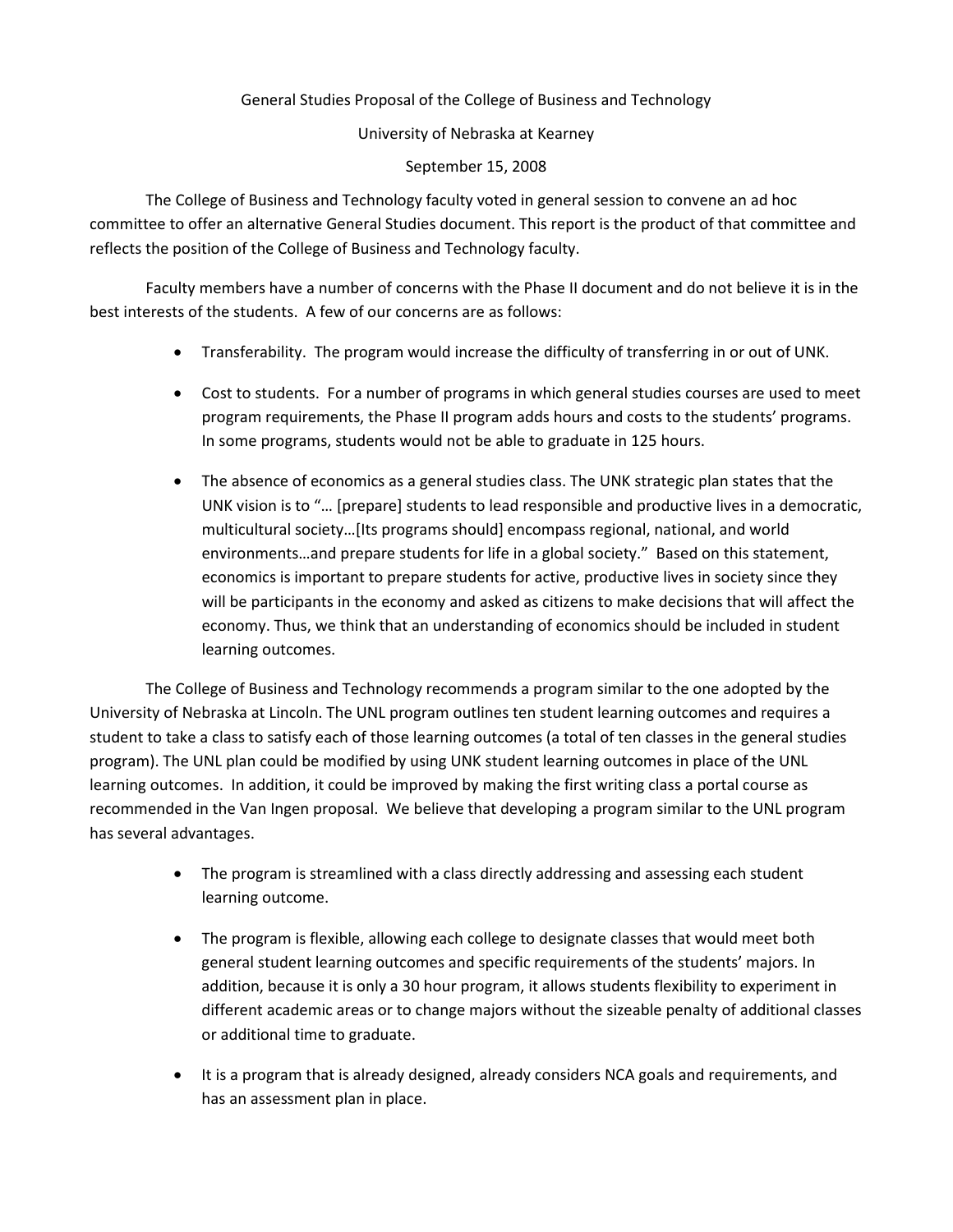In the table that follows we have listed UNL's ten student learning outcomes next to those of UNK General Studies Roundtable: Phase I. The table illustrates the similarity of goals and demonstrates the possibility of adopting a similar program. The complete UNL program can be found at ace.unl.edu. Our hope is that a program will be developed that will give students the best education and be workable for all departments and programs.

| <b>UNL Learning Goal</b>                                                                                                                                | <b>UNK Learning Goal</b>                             |
|---------------------------------------------------------------------------------------------------------------------------------------------------------|------------------------------------------------------|
| 1. Write texts, in various forms, with an                                                                                                               | 1. Students should be able to communicate            |
| identified purpose, that respond to specific                                                                                                            | effectively by: applying the principles of effective |
| audience needs, incorporate research or existing                                                                                                        | writing and other forms of communication             |
| knowledge, and use applicable                                                                                                                           |                                                      |
| 2. Demonstrate communication competence in                                                                                                              | 2. Students should be able to communicate            |
| one or more of the following ways: (a) by                                                                                                               | effectively by:                                      |
| making oral presentations with supporting                                                                                                               |                                                      |
| materials, (b) by leading and participating                                                                                                             | applying the principles of effective oral            |
| in problem-solving teams, (c) by employing a                                                                                                            | communication in group and individual                |
| repertoire of communication skills for                                                                                                                  | presentations, and                                   |
| developing and maintaining professional and                                                                                                             |                                                      |
| personal relationships, or (d) by                                                                                                                       | participating in fruitful intellectual dialogue      |
| creating and interpreting visual information.                                                                                                           | and working cooperatively on issues of               |
|                                                                                                                                                         | personal and public importance.                      |
| 3. Use mathematical, computational, statistical,                                                                                                        | 3. Students should be able to think critically by:   |
| or formal reasoning (including reasoning                                                                                                                |                                                      |
| based on principles of logic) to solve problems,                                                                                                        | articulating a problem and developing a              |
| draw inferences, and determine reasonableness.                                                                                                          | logical and reasonable response to it using          |
|                                                                                                                                                         | appropriate sources, and                             |
|                                                                                                                                                         |                                                      |
|                                                                                                                                                         | demonstrating the ability to analyze,                |
|                                                                                                                                                         | synthesize, and evaluate information in              |
|                                                                                                                                                         | problem solving.                                     |
| 4. Use scientific methods and knowledge of the                                                                                                          | 4-7. Students will be able to:                       |
| natural and physical world to address                                                                                                                   |                                                      |
| problems through inquiry, interpretation,                                                                                                               | understand the logic, content, methods,              |
| analysis, and the making of inferences from                                                                                                             | and theoretical approaches of different              |
| data, to determine whether conclusions or                                                                                                               | disciplines, and                                     |
| solutions are reasonable.                                                                                                                               |                                                      |
|                                                                                                                                                         | develop creative thought in ways that                |
| 5. Use knowledge, historical perspectives,                                                                                                              | foster intellectual curiosity and the ability        |
| analysis, interpretation, critical evaluation, and                                                                                                      | to ask why and research the question                 |
| the standards of evidence appropriate to the                                                                                                            |                                                      |
| humanities to address problems and                                                                                                                      |                                                      |
| issues.                                                                                                                                                 |                                                      |
| 6. Use knowledge, theories, methods, and                                                                                                                |                                                      |
| historical perspectives appropriate to the social                                                                                                       |                                                      |
|                                                                                                                                                         |                                                      |
|                                                                                                                                                         |                                                      |
|                                                                                                                                                         |                                                      |
|                                                                                                                                                         |                                                      |
| sciences to understand and evaluate human<br>behavior.<br>7. Use knowledge, theories, or methods<br>appropriate to the arts to understand their context |                                                      |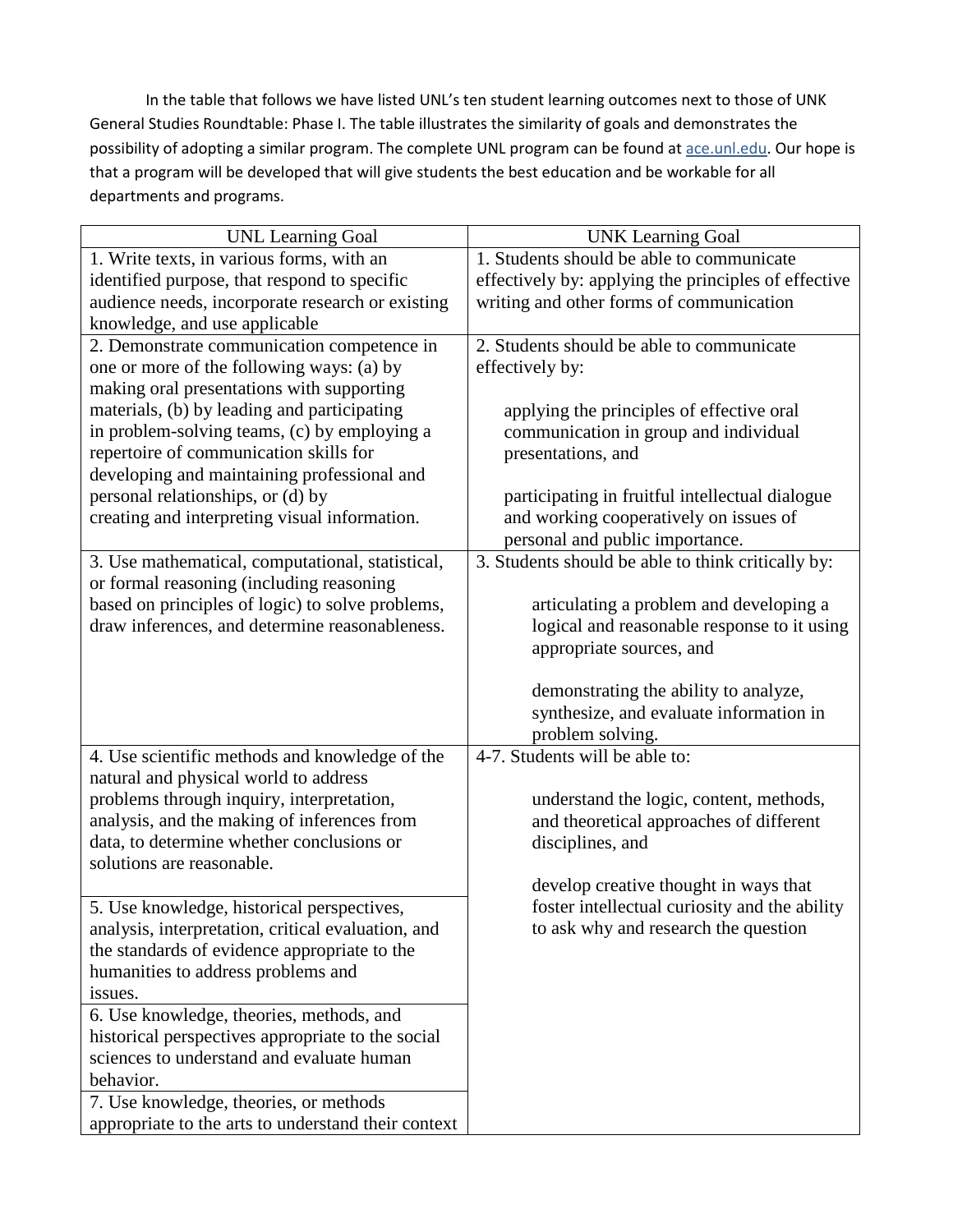| and significance.                                                                                                                                                                                                  |                                                                                                                                                                                                                                                                                                                                                                                                                                                                                                                                                                                                                                                                                           |
|--------------------------------------------------------------------------------------------------------------------------------------------------------------------------------------------------------------------|-------------------------------------------------------------------------------------------------------------------------------------------------------------------------------------------------------------------------------------------------------------------------------------------------------------------------------------------------------------------------------------------------------------------------------------------------------------------------------------------------------------------------------------------------------------------------------------------------------------------------------------------------------------------------------------------|
| 8. Explain ethical principles, civics, and                                                                                                                                                                         | 8. Students will be able to:                                                                                                                                                                                                                                                                                                                                                                                                                                                                                                                                                                                                                                                              |
| stewardship, and their importance to society.                                                                                                                                                                      | identify and demonstrate the knowledge,<br>attitudes, and actions essential to making<br>ethical and responsible decisions in<br>personal and public life,<br>identify and analyze ways to balance<br>individual needs and rights with<br>responsibilities to a larger public purpose<br>(the common good), and<br>respect the views of others and show                                                                                                                                                                                                                                                                                                                                   |
|                                                                                                                                                                                                                    | concern for future generations                                                                                                                                                                                                                                                                                                                                                                                                                                                                                                                                                                                                                                                            |
| 9. Exhibit global awareness or knowledge of<br>human diversity through analysis of an<br>issue.<br>Integrate these abilities and capacities, adapting<br>them to new settings, questions, and<br>responsibilities. | 9. Students will be able to<br>describe, analyze, and evaluate the<br>achievements of civilizations in their<br>historical, scientific, philosophical, and<br>social dimensions<br>identify and evaluate the contributions of<br>diverse world cultures in the sciences,<br>arts, languages, literature, and philosophy<br>recognize cultural influences on the<br>development and expression of<br>worldviews, historical and contemporary<br>understand the cultural and historical<br>influences that account for similarities and<br>differences among human beings, past and<br>present<br>examine how their own worldviews affect<br>the ways they view themselves and the<br>world |
| 10. Generate a creative or scholarly product that<br>requires broad knowledge, appropriate<br>technical proficiency, information collection,<br>synthesis, interpretation, presentation,<br>and reflection.        | 10. Students will be able to integrate knowledge<br>across disciplines                                                                                                                                                                                                                                                                                                                                                                                                                                                                                                                                                                                                                    |